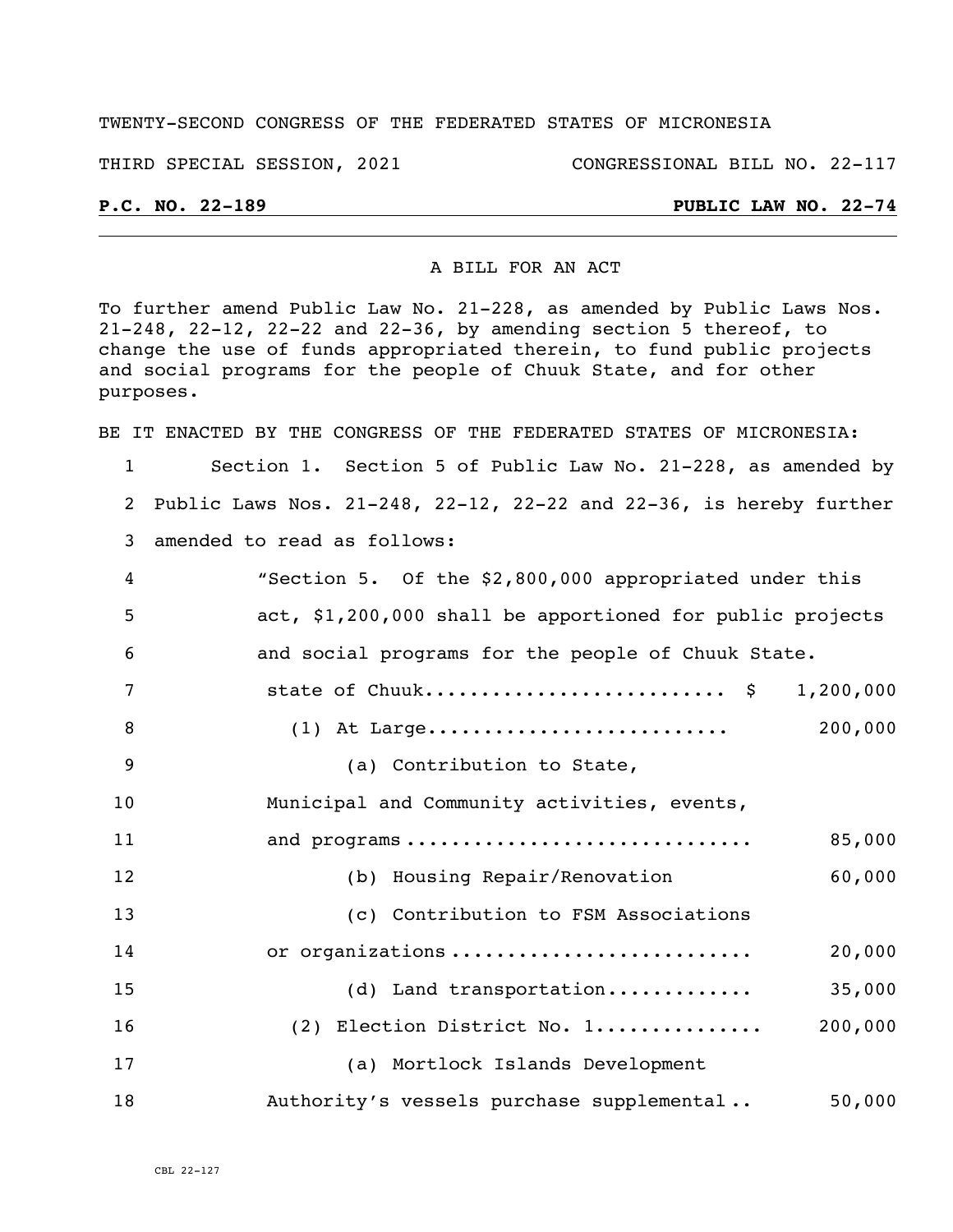# **P.C. NO. 22-189 PUBLIC LAW NO. 22-74**

| $\mathbf{1}$ | Mortlocks Substate's projects \$<br>(b)    | 50,000  |
|--------------|--------------------------------------------|---------|
| 2            | Boat charters/POL/Freight<br>(c)           | 50,000  |
| 3            | Nomonemu Youth Goodwill Games<br>(d)       | 10,000  |
| 4            | Lekinioj beautification and road<br>(e)    |         |
| 5            | improvement project/labor cost             | 10,000  |
| 6            | (f) Ta airport cleaning and                |         |
| 7            | Maintenance project/road cleaning          | 10,000  |
| 8            | (g) Satowan St. Joseph Church              |         |
| 9            | Multipurpose building project              | 10,000  |
| 10           | (h) Tonoas St. Anthony Church              |         |
| 11           | Multipurpose building project              | 10,000  |
| 12           | Election District No. 2<br>(3)             | 200,000 |
| 13           | Housing renovations/improvements<br>(a)    | 50,000  |
| 14           | Students' financial assistance<br>(b)      | 10,000  |
| 15           | POL/Freights/Charters<br>(c)               | 10,000  |
| 16           | Humanitarian assistance<br>(d)             | 10,000  |
| 17           | Fishing projects<br>(e)                    | 35,000  |
| 18           | (f) Contribution to Youth activities,      |         |
| 19           | events and programs                        | 10,000  |
| 20           | Land transportation<br>(q)                 | 30,000  |
| 21           | (h) Municipal Governments' subsidy         | 40,000  |
| 22           | (i) Prior year obligation                  | 5,000   |
| 23           | Election District No. 3<br>(4)             | 200,000 |
| 24           | Housing renovations/improvements<br>(a)    | 55,000  |
| 25           | Solar Power/Solar freezers/Lighting<br>(b) |         |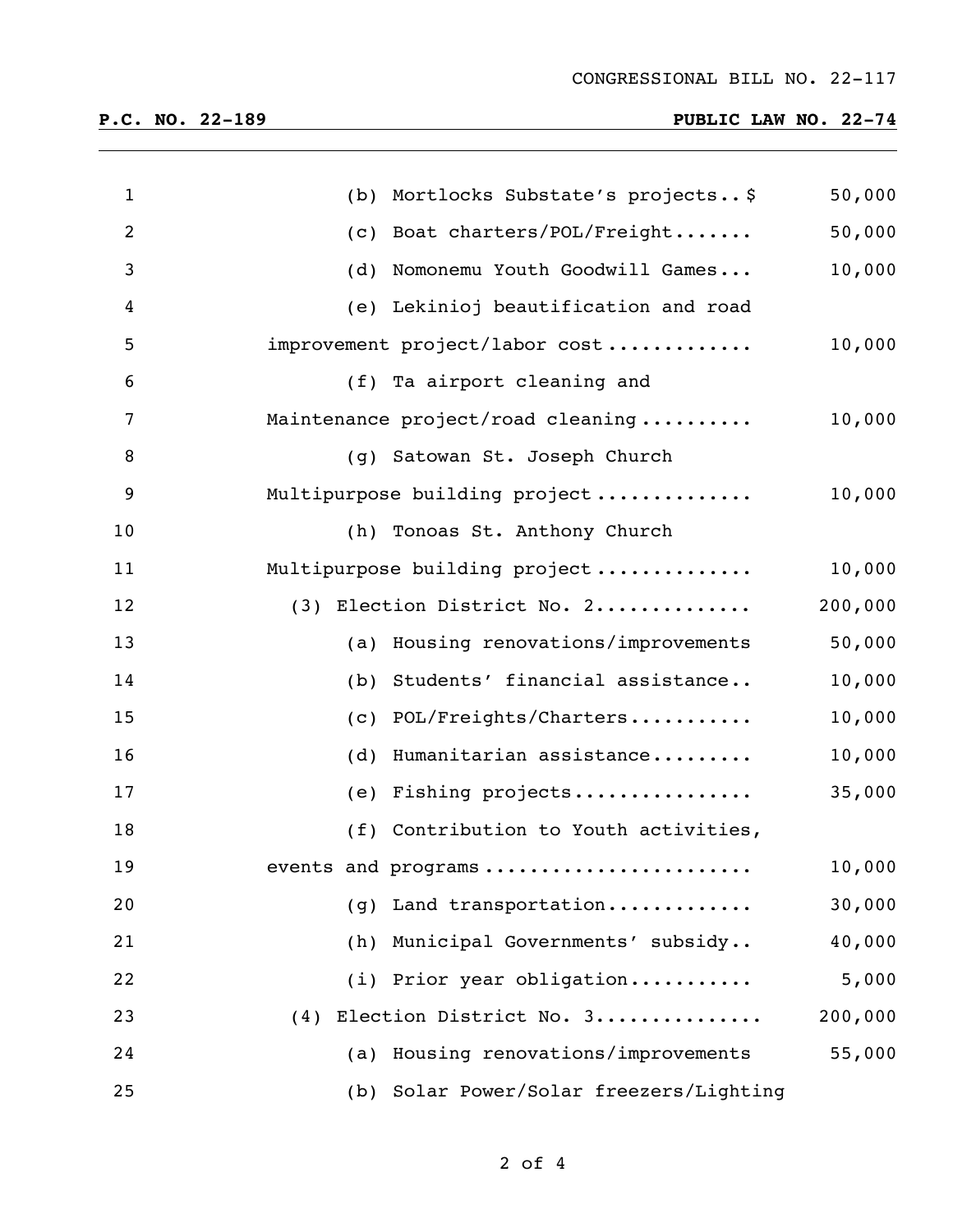# **P.C. NO. 22-189 PUBLIC LAW NO. 22-74**

| $\mathbf{1}$   | system and accessories\$           | 40,000  |
|----------------|------------------------------------|---------|
| $\overline{2}$ | (c) Contribution to Municipal      |         |
| 3              | and Community activities, events,  |         |
| 4              | and programs                       | 13,829  |
| 5              | (d) Humanitarian Aid               | 20,000  |
| 6              | (e) Office Space rental (current   |         |
| 7              | and prior obligations)             | 5,000   |
| 8              | (f) POL/Charters/Freights (current |         |
| 9              | and prior obligations)             | 46,171  |
| 10             | (g) Land transportation            | 10,000  |
| 11             | (h) Fishing Projects               | 10,000  |
| 12             | (5) Election District No. 4        | 200,000 |
| 13             | (a) Fishing projects               | 50,000  |
| 14             | (b) Housing renovation/repair      | 50,000  |
| 15             | Food relief assistance<br>(c)      | 50,000  |
| 16             | (d) Solar Freezers                 | 25,000  |
| 17             | $(e)$ Office rental                | 25,000  |
| 18             | (6) Election District No. 5        | 200,000 |
| 19             | (a) Solar Power System             | 50,000  |
| 20             | (b) Municipal activities, events,  |         |
| 21             | and programs                       | 20,000  |
| 22             | (c) Low Income Housing renovation/ |         |
| 23             | rehabilitation                     | 20,000  |
| 24             | Food Relief Assistance<br>(d)      | 20,000  |
| 25             | (e) Tamatam Land Acquisition       | $-0-$   |